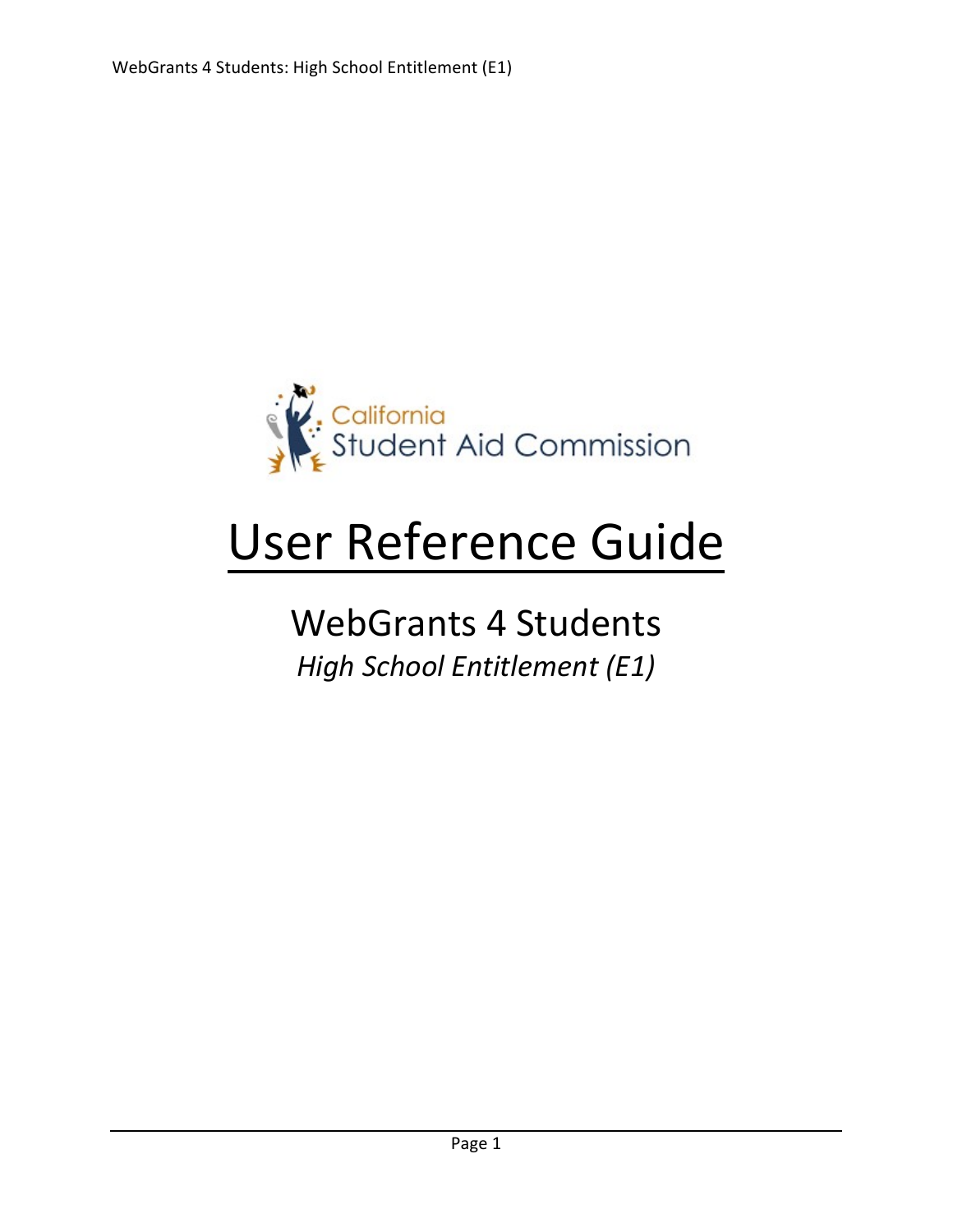# **Table of Contents**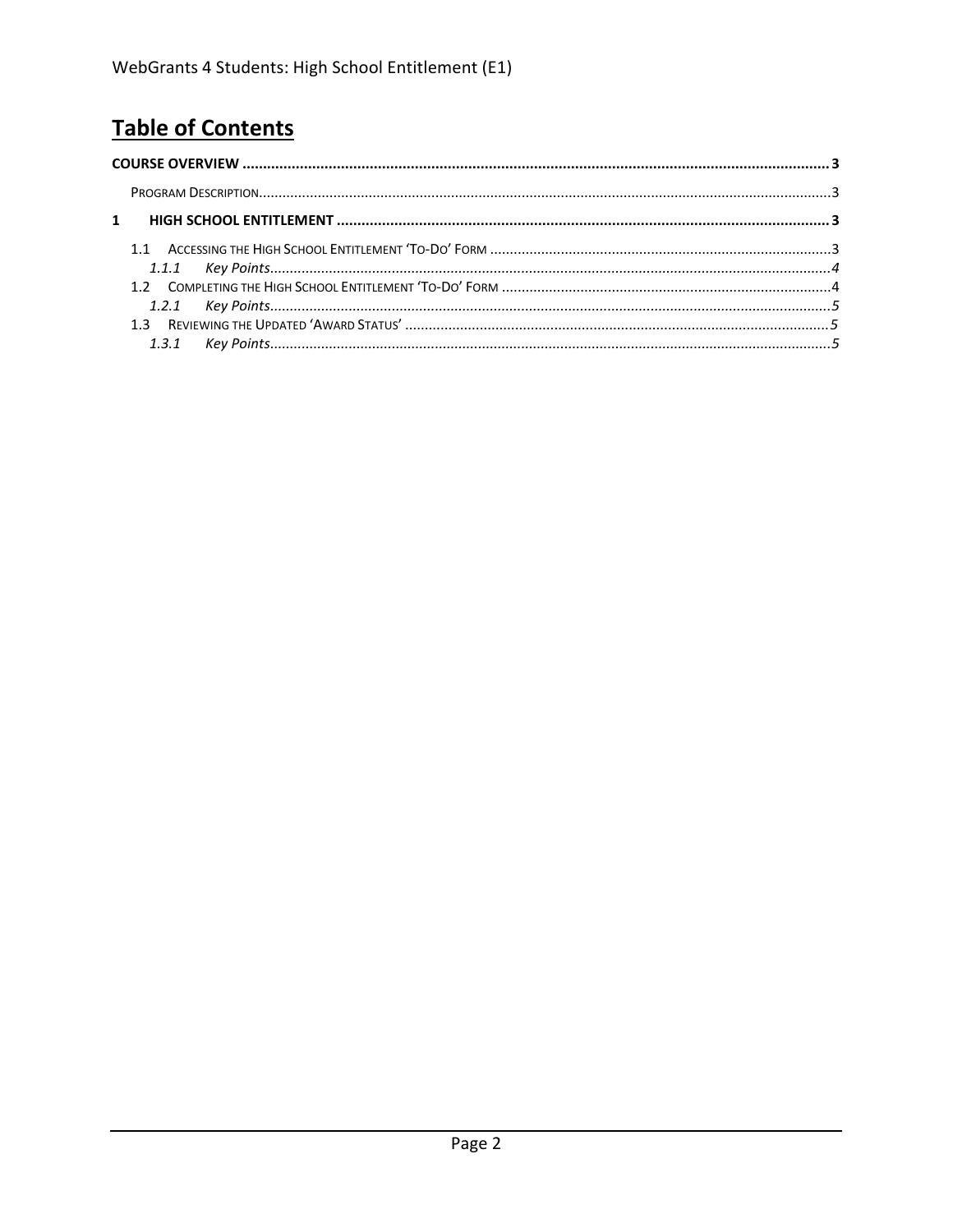# <span id="page-2-0"></span>**COURSE OVERVIEW**

#### <span id="page-2-1"></span>**Program Description**

Who is considered for a High School Entitlement Award

- Current High school seniors and last year's high school graduates.
- Students who meet the general Cal Grant eligibility requirements: https:// www.csac.ca.gov/cal-grants.
- Foster Youth who meet the Cal Grant B expansion eligibility requirements: https:// www.csac.ca.gov/post/cal-grant-b-eligibility-expansion-foster-youth.

Deadline to Apply

• Deadline is March 2nd of each award year. \*Foster Youth attending a California Community College have until September 2nd.

How to Apply

- Submit a high school GPA or the equivalent to the California Student Aid Commission by March 2nd.
- Complete a Free Application for Federal Student Aid (FAFSA) or CA Dream Act Application (CADAA).
- A week after submitting your FAFSA or CADAA go to http://mygrantinfo.csac.ca.gov to create your WebGrants 4 Students account.

### **1 HIGH SCHOOL ENTITLEMENT**

Lesson Objectives:

• In this lesson the student will learn how to access and complete the High School Entitlement Form in WebGrants 4 Students.

## **1.1 Accessing the E1 'To-Do' form**



(Figure 1 – WebGrants 4 Students)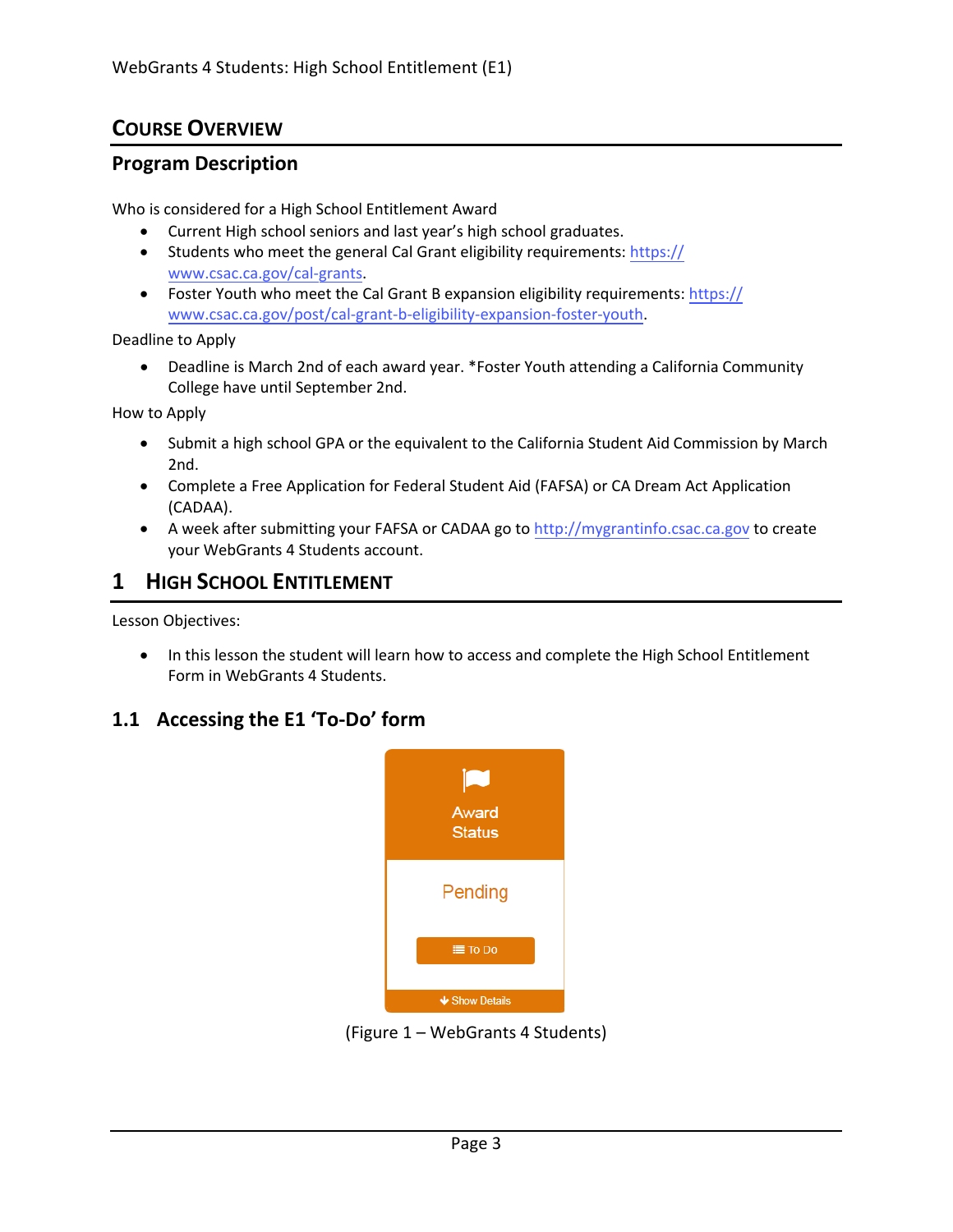| <b>Step</b> | Description                                                         | Action            |
|-------------|---------------------------------------------------------------------|-------------------|
|             | 1. When a student logs into their WebGrants 4 Students account they | Click the 'To Do' |
|             | will have a 'Cal Grant' menu with four cards. The card to the very  | button            |
|             | left hand side is the 'Application Status' or 'Award Status' card   |                   |
|             | (Figure 1). If the card is an 'Application Status' card the student |                   |
|             | needs to submit their FAFSA or CADAA and wait a week for it to      |                   |
|             | process. However, if the card is an 'Award Status' pending card,    |                   |
|             | then the E1 student needs to click the 'To Do' button in the middle |                   |
|             | of the card.                                                        |                   |

#### <span id="page-3-0"></span>**1.1.1 Key Points**

• After logging into WebGrants 4 Students, you need to click the 'To Do' button on the 'Award Status' card under the Cal Grant panel.

# **1.2 Completing the High School Entitlement 'To-Do' Form**

| <b>IE</b> High School Entitlement              |                                                   | $\mathbf x$             |  |
|------------------------------------------------|---------------------------------------------------|-------------------------|--|
| <b>CRITERIA</b>                                | <b>STATUS</b>                                     | $\Delta$                |  |
| <b>FILE CADAA</b>                              | Completed                                         |                         |  |
| Submit GPA                                     | Submitted                                         |                         |  |
| Confirm School of Attendance at CSU LONG BEACH | No/School Change<br>Yes                           |                         |  |
| <b>High School Graduation Date</b>             | 06/2019                                           |                         |  |
|                                                | Graduation date will be available after Jun 2019. |                         |  |
|                                                |                                                   |                         |  |
|                                                |                                                   |                         |  |
|                                                |                                                   |                         |  |
|                                                |                                                   |                         |  |
|                                                |                                                   | $\overline{\mathbf{v}}$ |  |
|                                                |                                                   | <b>Close</b>            |  |

#### (Figure 2 – WebGrants 4 Students)

| Step | Description                                                        | Action            |
|------|--------------------------------------------------------------------|-------------------|
|      | 1. After the student clicks the 'To Do' button the 'High School    | Confirm School    |
|      | Entitlement' form (Figure 2) will open. In order for a student to  | of Attendance,    |
|      | complete this they need to have submitted a FAFSA or CADAA, and    | or select a       |
|      | must have a submitted GPA. The form contains required actions.     | different school. |
|      | 1) Beginning in February, the student must confirm their school of |                   |
|      | attendance, or select a different school if they do not            |                   |